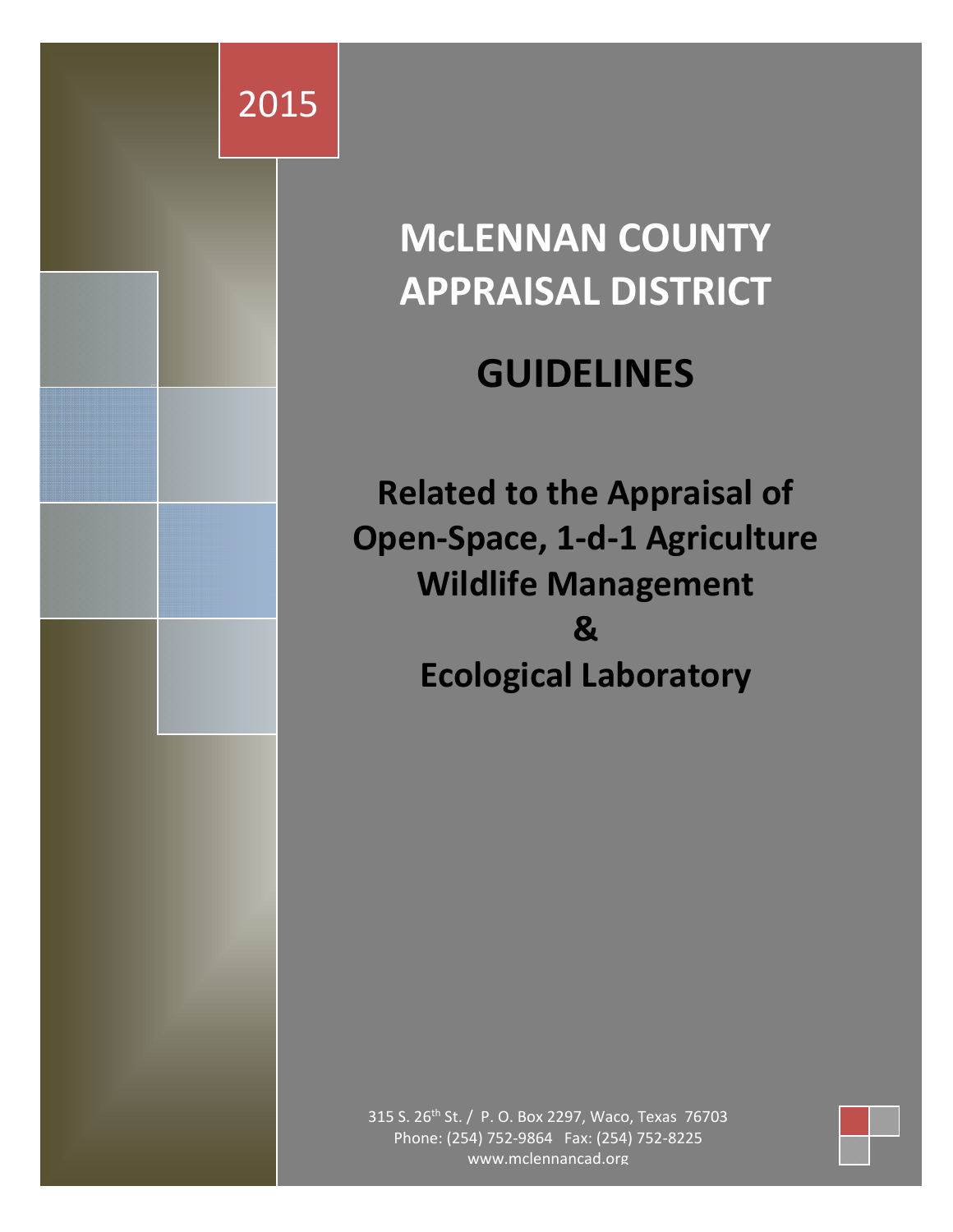# **McLennan County Appraisal District**

PO Box 2297 315 S. 26<sup>th</sup> St. Waco, Texas 76703 254-752-9864 · 254-752-8225 (Fax) www.mclennancad.org

Original 1/2005

Revised 1/2012 Revised 1/2015

> **(Referenced) Article VIII, Section 1-D-1 Texas Constitution Property Tax Code, Sections 23.41 – 23.60 Texas Administration Code, Title 34, Part 1, Chapter 9, Subchapter G, Rules 9.2002 – 9.2005 Texas Comptroller of Public Accounts, Rules.**

> > **To qualify for Open Space Land Agricultural Wildlife Management Ecological Laboratory Appraisal**

# **GUIDELINES AND DEFINITIONS**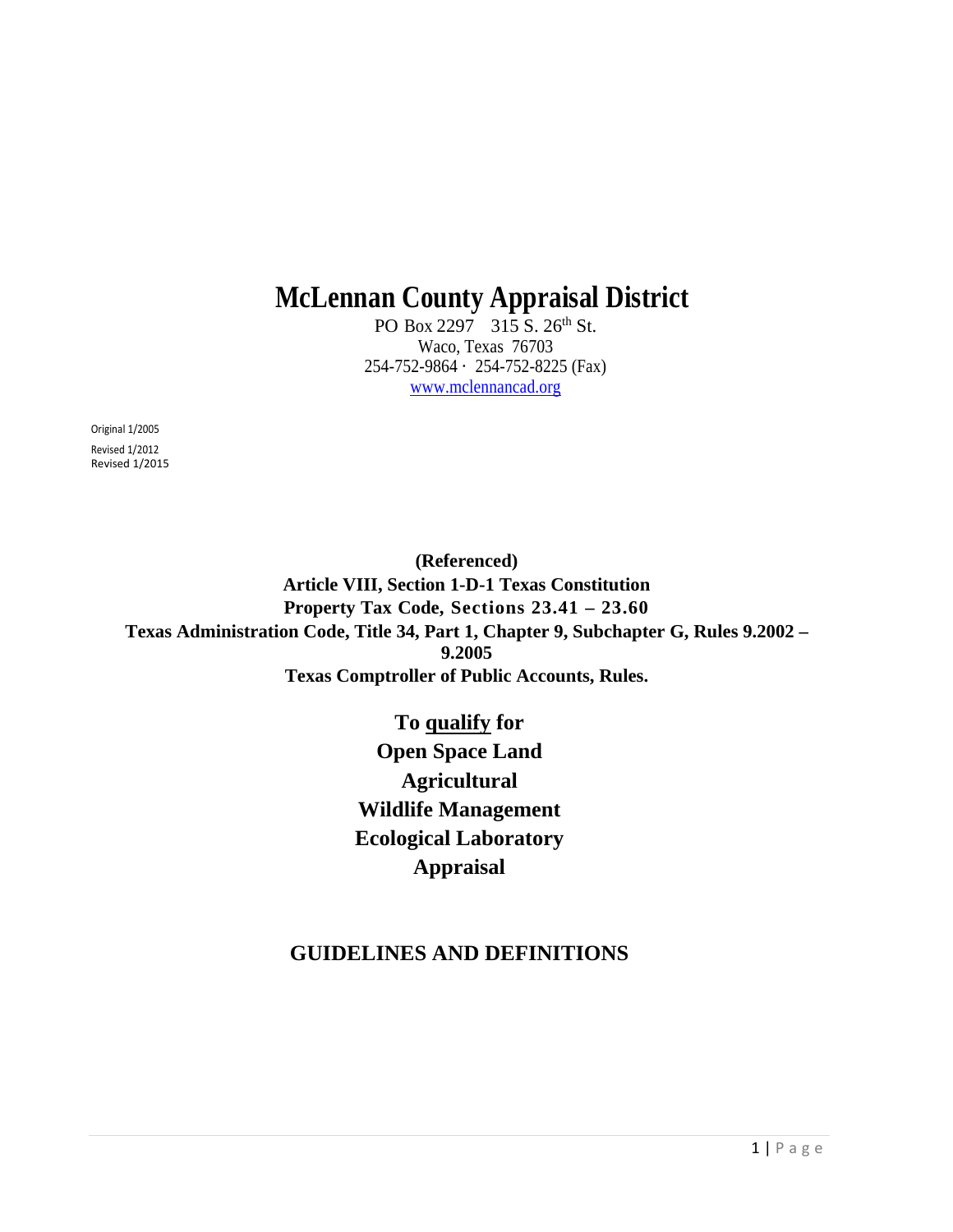# **TABLE of CONTENTS**

| <b>Open-space Land Special Appraisal</b><br><b>Introduction:</b>                            | 3  |
|---------------------------------------------------------------------------------------------|----|
| <b>Important Information</b>                                                                | 3  |
| <b>Basic Information</b>                                                                    | 4  |
| <b>Improvements &amp; Structures</b>                                                        |    |
| <b>Products in Agricultural Operations</b>                                                  | 4  |
| <b>Implements of Husbandry</b>                                                              |    |
| <b>Appurtenances</b>                                                                        |    |
| <b>Application</b>                                                                          | 4  |
| <b>New Owner-First time applicant</b>                                                       |    |
| <b>Once Approved-Existing applicant</b>                                                     |    |
| Late Application-Flied after May 1 <sup>st</sup> of appraisal year                          | 5  |
| Failure to File – Failure to File before approval of appraisal records for appraisal year   |    |
| Current Devotion - Current / Active use that meets Degree of Intensity standards            |    |
| Time Period Test/History- 5 out of preceding 7, must be in active agricultural devotion     | 5  |
| Principal Use/Primary Use - if use is for more than 1 use, Agricultural must be primary use |    |
| <b>Eligibility Requirements</b>                                                             | 5  |
| <b>Categories &amp; Descriptions</b>                                                        |    |
| <b>Qualifying Activities</b>                                                                | 6  |
| <b>Non-Qualifying Activities</b>                                                            |    |
| <b>Land Classifications</b>                                                                 | 6  |
| <b>Irrigated Cropland</b>                                                                   |    |
| <b>Dry Cropland</b>                                                                         |    |
| <b>Improved Pastureland</b>                                                                 | 7  |
| <b>Native Pastureland</b>                                                                   |    |
| <b>Barron or Waste Land</b>                                                                 |    |
| <b>Degree of Intensity</b>                                                                  | 7  |
| <b>Once in or Receiving Special Valuation</b>                                               | 7  |
| <b>Information Sources/References</b>                                                       | 8  |
| <b>Cropland</b>                                                                             | 8  |
| <b>Cropland Guidelines or Practices for McLennan CAD</b>                                    | 8  |
| <b>Cropland Minimum Requirement (Chart)</b>                                                 | 8  |
| <b>Orchard Requirement (Chart)</b>                                                          | 9  |
| <b>Vineyard Requirement (Chart)</b>                                                         |    |
| <b>Hay Production</b>                                                                       | 9  |
| <b>Beekeeping</b>                                                                           | 9  |
| Livestock                                                                                   | 10 |
| <b>Animal Unit</b>                                                                          |    |
| <b>Minimum Standards</b>                                                                    | 10 |
| <b>Livestock Guidelines or Practices for McLennan CAD</b>                                   | 11 |
| Minimum AU Method & Stocking Ratio Method (Chart)                                           | 11 |
| <b>Wildlife Management Special Valuation</b>                                                | 12 |
| <b>General Description</b>                                                                  |    |
| <b>Comptroller Rule</b>                                                                     | 12 |
| <b>Additional Information</b>                                                               |    |
| <b>Ecological Laboratory</b>                                                                | 12 |
| <b>General Description</b>                                                                  | 12 |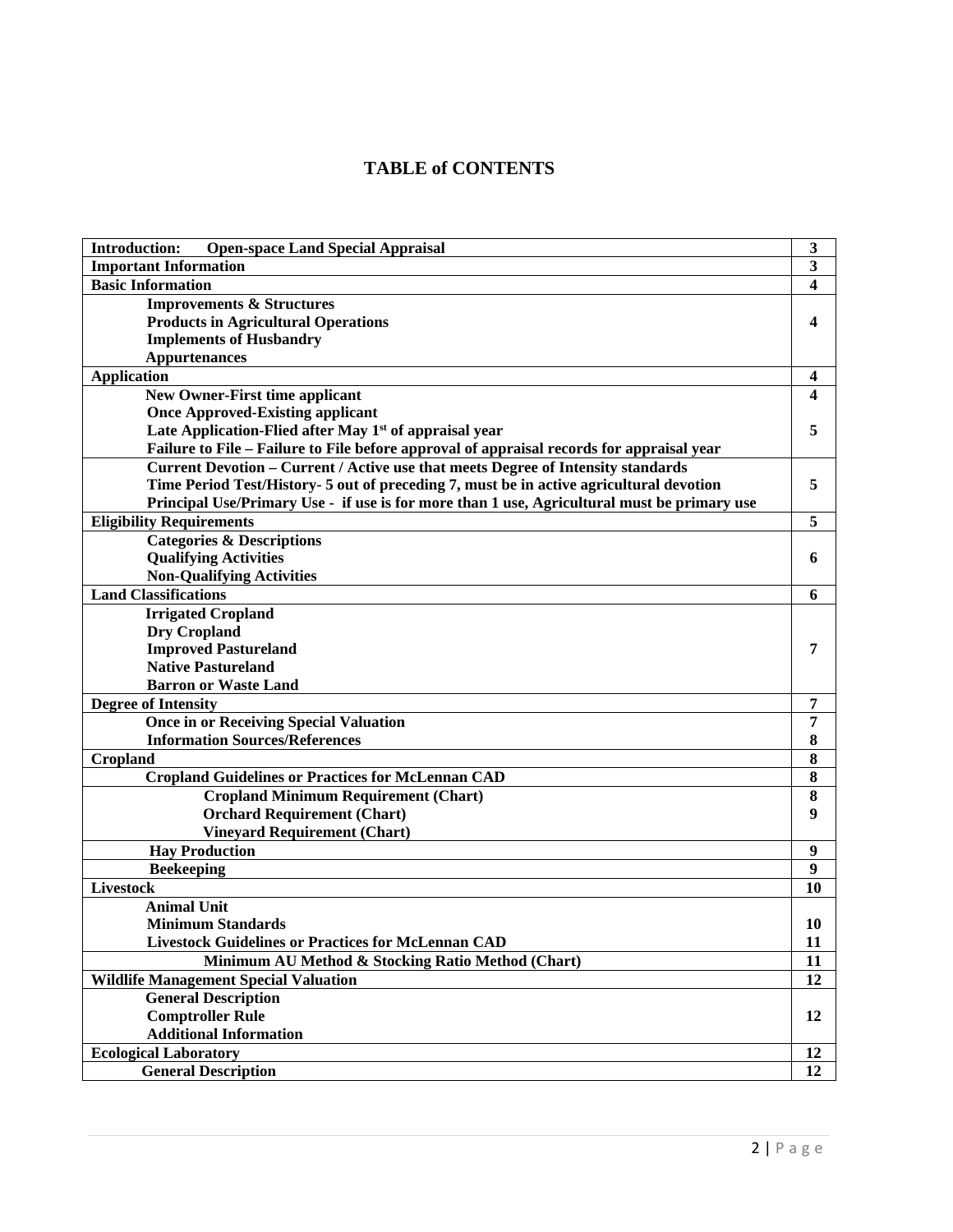# **Introduction – Open‐Space Land Special Appraisal**

It is the opinion of the McLennan County Appraisal District (MCAD) that the attached Agricultural Land Qualification Guidelines are valid for mass appraisal proposes and can be applied uniformly throughout the jurisdiction of MCAD. These guidelines are intended to comply with the open‐space special appraisal provisions of the Texas Constitution, the Texas Property Tax Code, the Texas Administration Code and the Texas Comptroller's rules. The "Manual for the Appraisal of Agricultural Land", Property Tax Division, Comptroller of Public Accounts, April 1990, supports these guidelines.

**Special appraisal** of land as open‐space may be based on land use for **agriculture**, **wildlife management, or ecological laboratory.** Agriculture, consisting of qualified farming and ranching activities, is the most common use to qualify for open‐space valuation in McLennan County. Sections 23.41 through 23.60 of the Texas Property Tax Code detail the core requirements for qualification and appraisal of open‐space land.

Land assessed for property tax purposes as **qualified** open‐space land, is based on the lands capacity to produce agricultural products, rather than on its market value.

**Productivity value** is determined by capitalizing the average net income the land would have yielded under prudent management from production of agricultural products during the five years preceding the current year. Productivity value tends to be lower than market value, resulting in a tax savings to the property owner.

Contrary to popular belief, assessments based on open‐space valuation due to agriculture, wildlife management or ecological laboratory use is **not an exemption from property tax.** Though the tax burden may be significantly reduced during the term in which the land's use qualifies for the special valuation, a change in its use invokes a tax penalty, or **rollback**, which recaptures the tax savings from the previous five (5) years. Section 23.55; "Change of Use" of land of the (TPTC) gives the taxpayer more information about the rollback process and impact to the taxpayer.

It should be noted that these **guidelines** are to be used as a general guide for qualifying agricultural lands, wildlife management accounts and ecological laboratory accounts. Exceptions to this guide will be handled on a case‐by‐case basis. **All contiguous parcels**, under the same ownership, may be considered as one piece of property.

## **Other Important Information**

A property owner is duly notified from information provided upon the application that: If the initial application form does not contain all the information needed to determine whether a property qualifies, the chief appraiser may request additional information. A property owner is also notified that they **must** notify the chief appraiser in **writing** if you: stop using your property for agriculture, (you voluntarily decide to stop farming or ranching)(results in – loss of agricultural valuation), change the category of your use, (you change from dry cropland to irrigated cropland)(results in – modification in land description, to a higher productivity appraisal), change the level of your use, (substantially increase or decrease the number of cattle you raise)(could result in loss of productivity appraisal, increase in appraisal or even "Rollback") change the nature of your use, (switch from growing corn to growing ornamental plants)(results in – modification of productive value), enter, leave or change governmental programs, (you put 100 acres in Conservation Reserve Program)(results in – no change), or if you begin using your land for something other than agriculture, (you build a business upon your land)(results in – "Rollback"). You **must** deliver written notice no later than April 30th of the year, following the change in use or eligibility.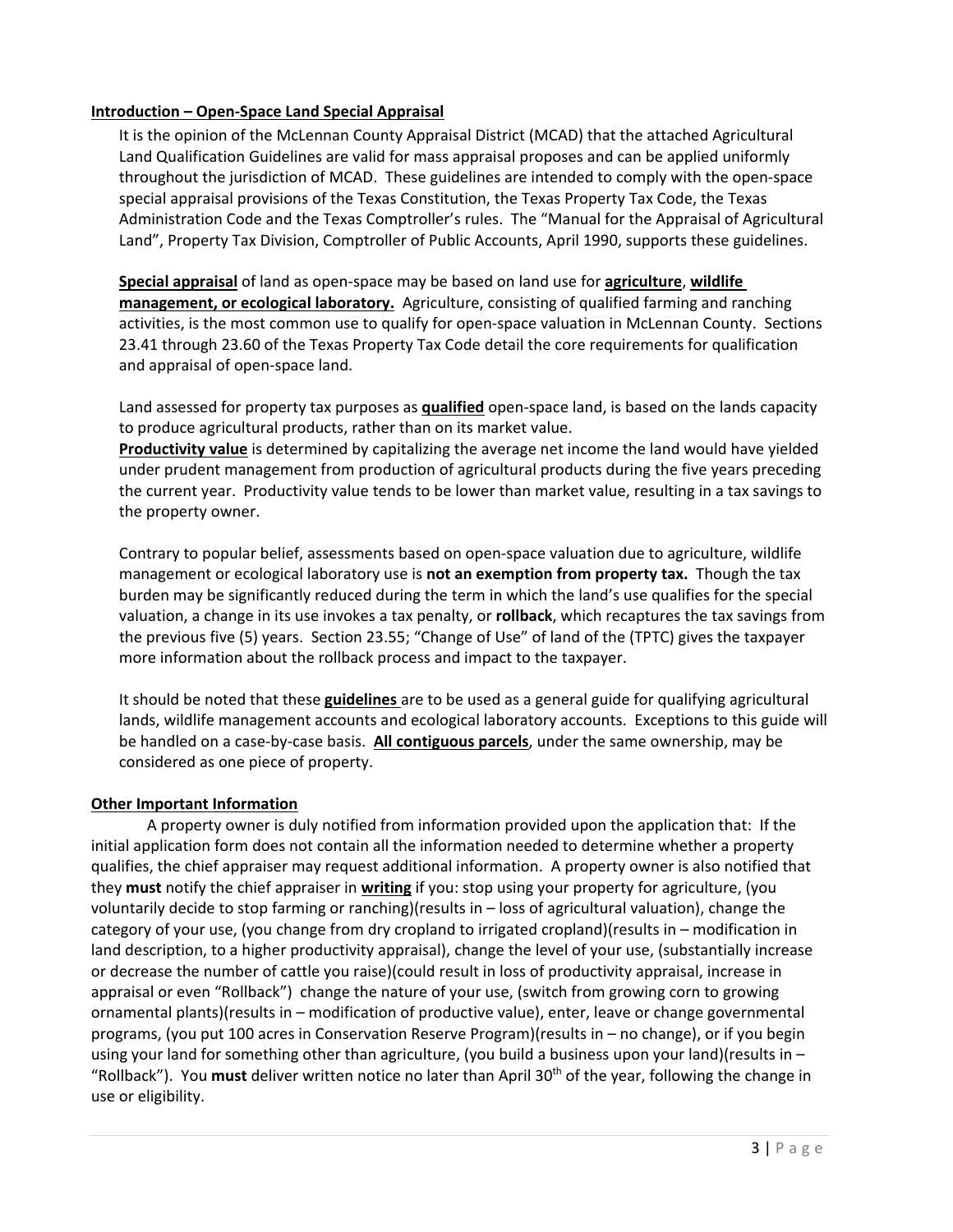#### **Basic Information**

#### **Improvements/Structures**

**Agricultural value applies only to the land** and not to improvements / structures on the land, minerals in place, or agricultural products.

**The land** beneath farm / ranch buildings and other agricultural improvements / structures **does** qualify due to its use in connection with the agricultural process.

#### **Products of agricultural operations**

Products in the hand of the producer are entitled to an exemption from taxation. See Texas Property Tax Code, Section 11.16.

Farm and ranch equipment designed and used primarily for agricultural / husbandry activities are also exempt. See Texas Property Tax Code, 11.161. **Implements of Husbandry**

#### **Appurtenances**

Some man‐made alterations of, or additions to, agricultural land are valued as a part of the land. These appurtenances to the land (canals, water wells, roads, stock tanks, and other similar reshaping of the soil) are included in the value of the land and not appraised separately. Perimeter fences and water wells are treated as appurtenances and are not appraised separately; however well houses, wind mills, and other fixed attachments are valued separately at market value.

#### **Application**:

An application form can be obtained at the McLennan County Appraisal District office or by downloading them from the appraisal district website at www.mclennancad.org . **The application must be completed in full by the property owner**, and returned or filed with the appraisal district office between January 1<sup>st</sup> and before May 1<sup>st</sup> of the year. If May 1<sup>st</sup>, falls on a weekend or holiday, the next working day is the deadline. The postmark is considered to be the delivery date. The chief appraiser may extend the deadline, for good cause, for not more than sixty (60) days, if the request is received in writing before the deadline (TPTC Sec. 23.54 (d)).

If the initial application form does not contain all the information needed to determine whether property qualifies, the chief appraiser may request additional information.

#### **New Owner:**

A new owner **must** submit a new fully completed application when the ownership of the land changes, and if you believe that the land will continue to qualify for the agricultural appraisal. The fact that agricultural valuation was granted in the previous year is not a guarantee the application will be approved.

An appraiser will review all applications and field review your property to verify the property qualifies pursuant to the statutory requirements.

#### **Once an application is approved:**

Once an application for open‐space valuation is filed and approved, a landowner is not required to file again, as long as the land qualifies. The chief appraiser may request another application to confirm current qualifications of land previously granted the special valuation, if the information on file does not reflect observations from a field check, the length of time after the initial approval is greater than five (5) years or a change in use of the land has been reported. A new application must be filed however, when the ownership changes (TPTC, Sec. 23.54(e)).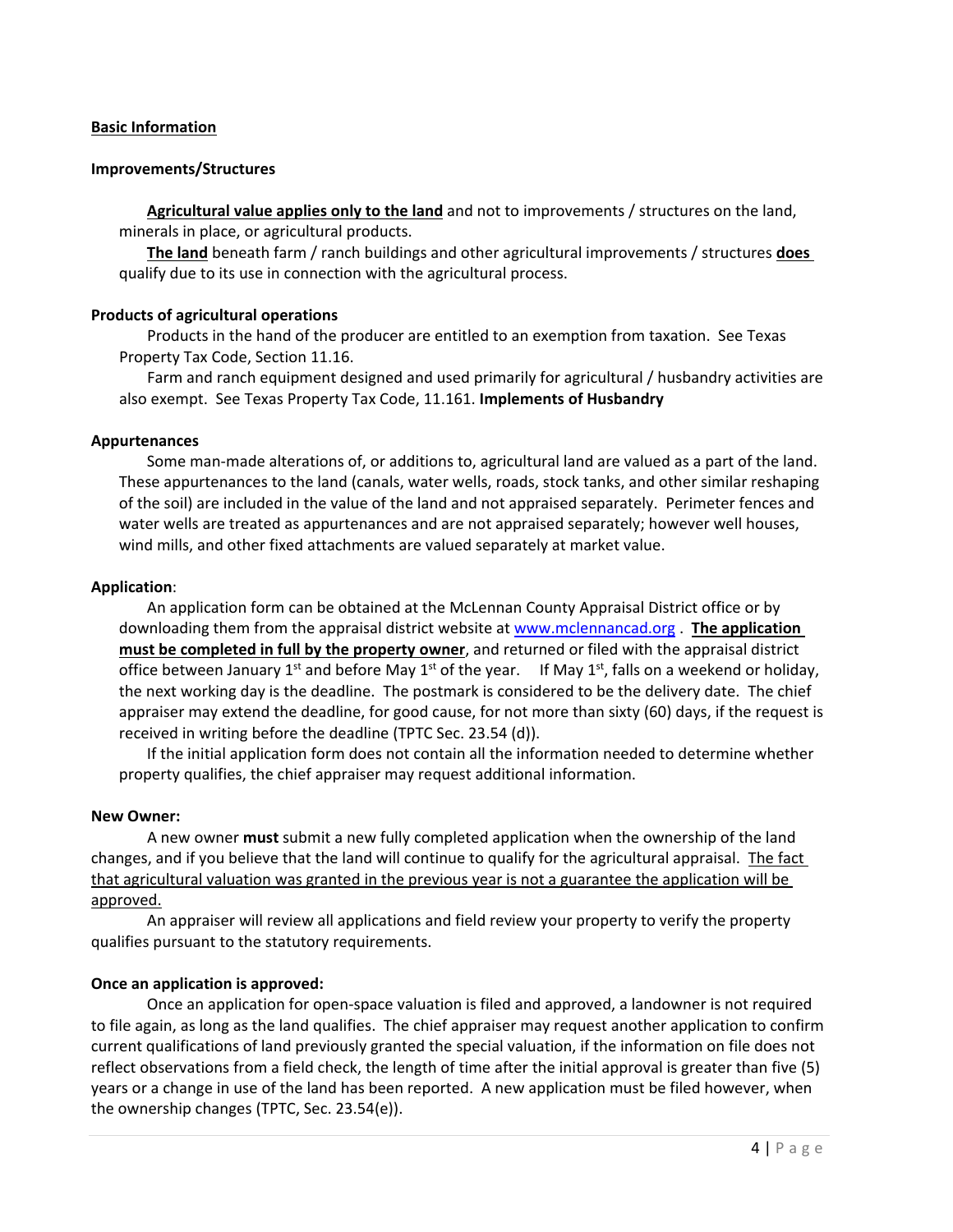## **Late Application:**

A property owner may file a late application up to midnight the day before the appraisal review board approves the records for the year (usually mid ‐ July). If approved, late application will be subject to a penalty of ten (10) percent of the difference between the amount of tax imposed on the property at agricultural value (1‐d‐1) and the amount that would be imposed if the property were taxed at market value (TPTC, Sec. 23.541 (a&b)).

# **Failure to file an application:**

If a person fails to file a valid application on time, (before the approval of the records) the land **is ineligible for agricultural appraisal for that year (TPTC Sec. 23.541(a)).** Once an application for 1‐d‐1 is filed and approved, a landowner is not required to file again as long as the land qualifies, unless the chief appraiser request another application to confirm current qualification.

## **Current Devotion:**

The land **must** be currently devoted principally to agricultural use.

# **Time Period Test / History:**

There **must** be a history of agricultural usage. Agricultural production **must** be shown for five (5) of the preceding seven (7) years. For example, to qualify for the 2015 tax year, five (5) years of agricultural usage **must** be established within the years of 2008 through 2014, allowing two (2) of the seven (7) years to be dormant. Owner records, lease agreements, income tax records, or a notarized affidavit statement from adjoining landowners or knowledgeable nearby property owners may be helpful in establishing a history. Land being applied for the open space appraisal valuation, for the first time **must** be used for five (5) continual years before qualifying.

## **Principle Use/Primary Use**

To qualify for open‐space valuation based on agricultural use, the **principle use** of the land must be agricultural. The land **must** be currently devoted **PRINCIPALLY** to agricultural use to the degree of intensity generally accepted in McLennan County.

Small acreage that is not used as part of a larger operation with a home built upon the tract is primarily residential in nature, with agricultural use secondary. 1‐D‐1 Open‐Space land **MUST** have agricultural use as its **PRIMARY** use in order to qualify.

## **Generally, small acreage tracts with a residence will be considered principally residential.**

#### **Eligibility Requirements**

- Agricultural productivity appraisal applies to the land and not to other property that may be connected with the land.
- The land **MUST** be currently devoted principally to agricultural use.
- The land **MUST** be devoted to an agricultural use that meets the degree of intensity standards that are typical in an area
- The land **MUST** have been used principally for agriculture for any five (5) of the preceding seven (7) years.
- Land inside a city limits have more stringent qualification requirements and may be ineligible. Property owners may waiver the right to 1‐d‐1 appraisal.
- Land used as an ecological laboratory may qualify for agricultural appraisal.
- The property owner **MUST** file a valid application.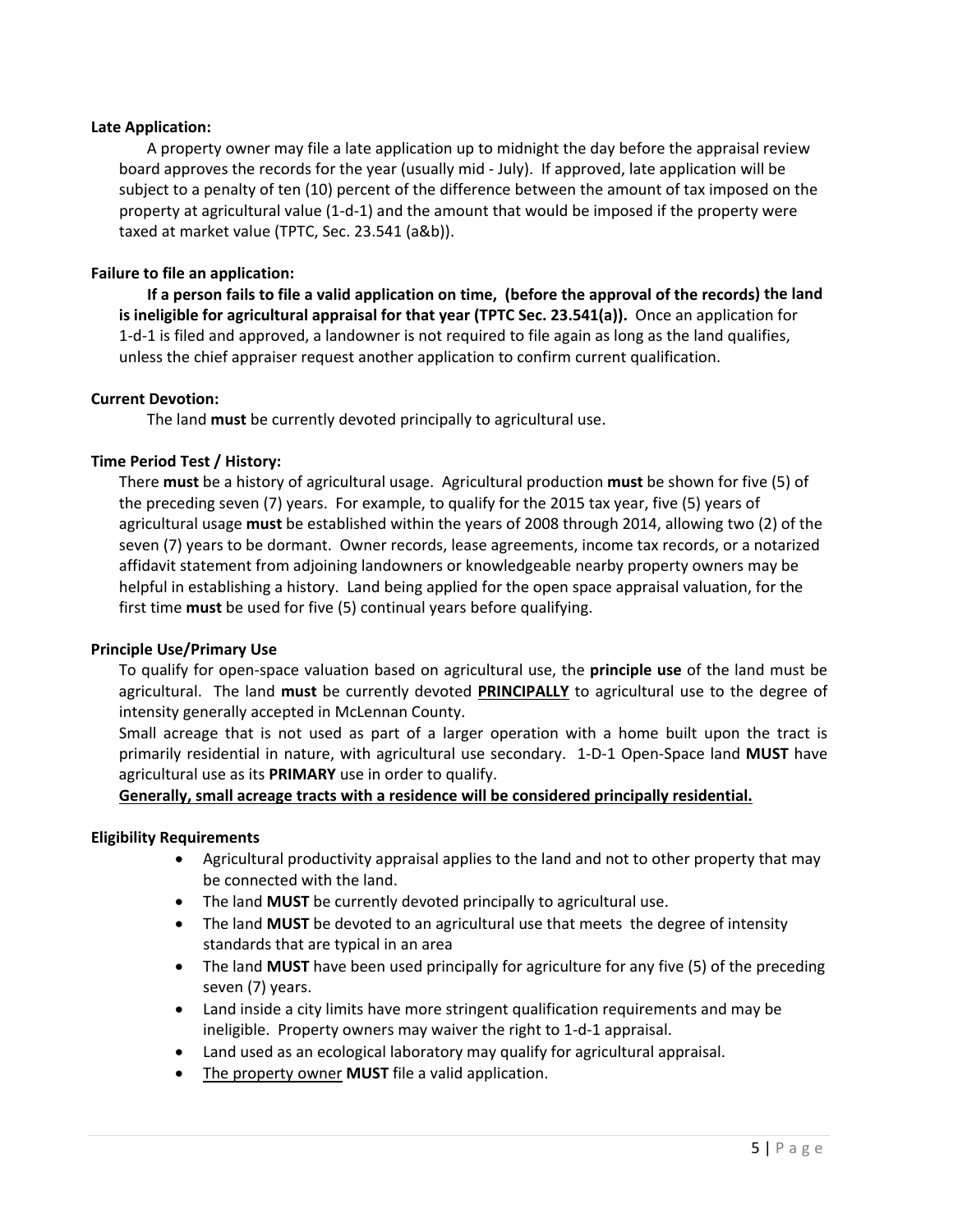# **Requirements/Agricultural Use Categories/ Description:**

Land under agricultural production **MUST** be specifically identified and products produced clearly stated. The land shall be described legally and physically. Physical description identifies the land in categories of classifications such as dry land cropland, improved pasture, and native pasture, as well as the number of acres in production. The productive capacity of the land must be described to allow for measurement of agricultural production intensity.

## **Qualifying Activities:**

Agricultural use includes, but is not limited to, the following activities:

- cultivating the soil;
- producing crops for human food, animal feed, or planting seed of for the production of fibers;
- floriculture, viticulture and horticulture;
- raising or keeping livestock;
- raising or keeping exotic animals or fowl for the production of human food or fiber, leather, pelts or other tangible products having a commercial value;
- planting cover crops or leaving land idle for the purpose of participating in a governmental program provided the land is not used for residential purposes inconsistent with agricultural use or leaving the land idle in conjunction with normal crop or livestock rotation procedures;
- wildlife management; and
- Beekeeping.

## **Non‐Qualifying Activities:**

- Pleasure and/or personal use gardening.
- Exotic game raised primarily for hunting; trophy heads.
- Land used primarily to train, show, or race horses, to ride horses for recreation, to keep or use horses in some manner that is not strictly incidental to breeding horses. Time devoted to breeding vs training can be used to make determinations. Breeding operation in a boarding/training center normally does not take place nearly as often at training sessions.
- Harvesting of native plants or wildlife.
- Processing of plants and animals.
- Personal consumption of crops or livestock produced by owner.
- Raising a project animal (steer, cattle, goats, sheep, swine, rabbits & poultry for FFA and 4H projects.
- Preforming token agricultural activities, which occurs in an effort to obtain tax relief. Example: Simply maintaining livestock will not qualify the property. (Farm animals as Pets)
- Cutting grass with a lawn mower and feeding it to livestock is not an agricultural activity.

## **Land Classifications**

McLennan County Appraisal District (MCAD) is currently using five (5) productive land classifications; or eleven (11) possible descriptions.

- Irrigated Crop Land ( IC-S1, IC-S2 & IC-S3) (3)
- $\bullet$  Dry Crop Land (DC-S1, DC-S2 & DC-S3) (3)
- Pasture Improved Land (PI-S1 & PI-S2 (2)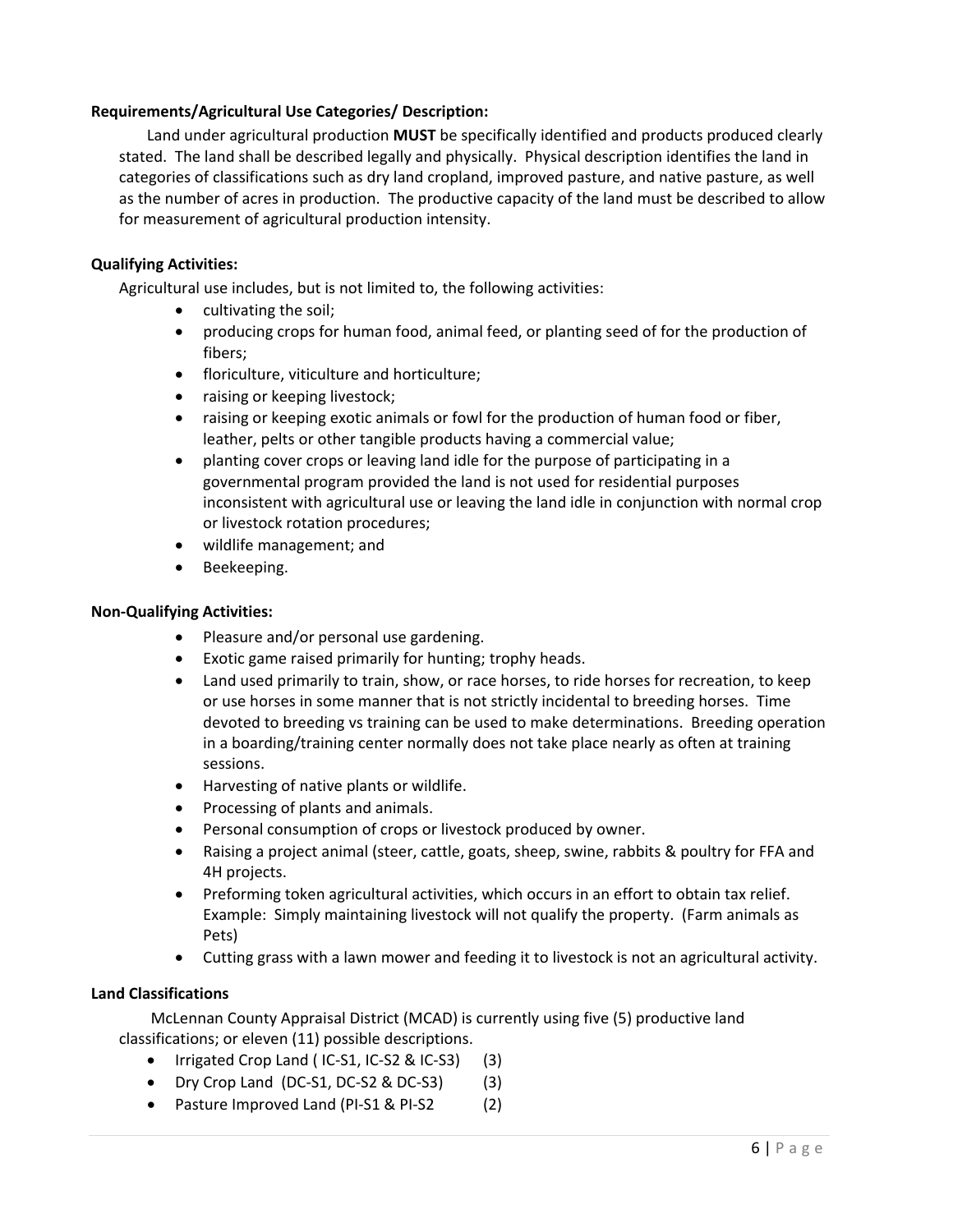- Native Pasture Land, and (NP-S1 & NP-S2 (2)
- Barron or Waste Land. (BW-S1) (1)

Example of identification code: Irrigated Cropland as follows: The lead off (IC) standing for Irrigated Crop, followed by an (S) for Soil, broken into subclasses of (1) best (2) most common and (3) least productive soils.

**Irrigated Cropland:** refers to land that is primarily used for producing crops for human food, animal feed, planting seed or the production of fibers. Also Horticulture, Floriculture and Viniculture will fall under this designation since irrigation is used and needed for the production of young plants.

**Dry Cropland:** refers to land that is primarily used for producing crops for human food, animal feed, planting seed or the production of fibers. (Grain Sorghum, Corn, Wheat, Cotton & Oats.) Cultivated lands that depend on rainfall for moister.

 Hay production: (Sudan, Johnson Grass, Oats, Wheat & Silage) may fall under the Cropland classification if the property engages in these standard practices: tillage, fertilizing, cutting, bailing, hauling, feeding or marketing.

**Improved Pastureland:** Improved pasture is defined as pastures, which can be used for the production and harvest of grass / hay as well as grazing of livestock; with native, introduced and / or hybrid vegetation, that have had improvements made to them including but not limited to fertilizer application, nefarious weeds, shrubs, and tree control (mechanical or chemical) also over seeding for winter pastures may be included.

**Native Pastureland:** Native pasture is defined as those pastures that have native or indigenous vegetation, with minimal improvements. Primary use is grazing of livestock, harvest of grasses for hay is not a common practice, since topography may be other than level or having minimal slope.

**Barron or Waste Lan**d**:** Non‐productive land or land that the owner/operator would/could not use. Waste land is normally restricted to less than 20 percent of the total tract of land. Consist of creeks, drainage areas, waterways, draws or other areas that are not financially feasible to utilize. This can also apply to small tracts that have been split by roads.

# **Degree of Intensity**

Land must be utilized to the degree of intensity generally accepted in McLennan County. Degree of intensity is measured by local farming and ranching practices of a prudent manager. This includes, if grazing, adequate fencing, stock water supplies, marketing practices in place, appropriate land management to account for long-time foraging, also there must be enough animal units (AU) to constitute a typical agricultural operation. If dry or row cropping, there should be scheduled rotations, fertilizations, herbicides/pesticides, maintained lands and harvest. Please refer to the "Degree of Intensity" standards following this section.

Once a property is receiving the special valuation it must meet the intensity of use test every year.

The degree of intensity test measures what the property owner / operator is putting into the agricultural operation in (time, labor, equipment, management, and capital), and compares it with levels of inputs for the same type of operations in the area. In addition, a property owner/operator must be able to verify purchases and sales of livestock and / or farm products by bill of sale, receipts or other documentation.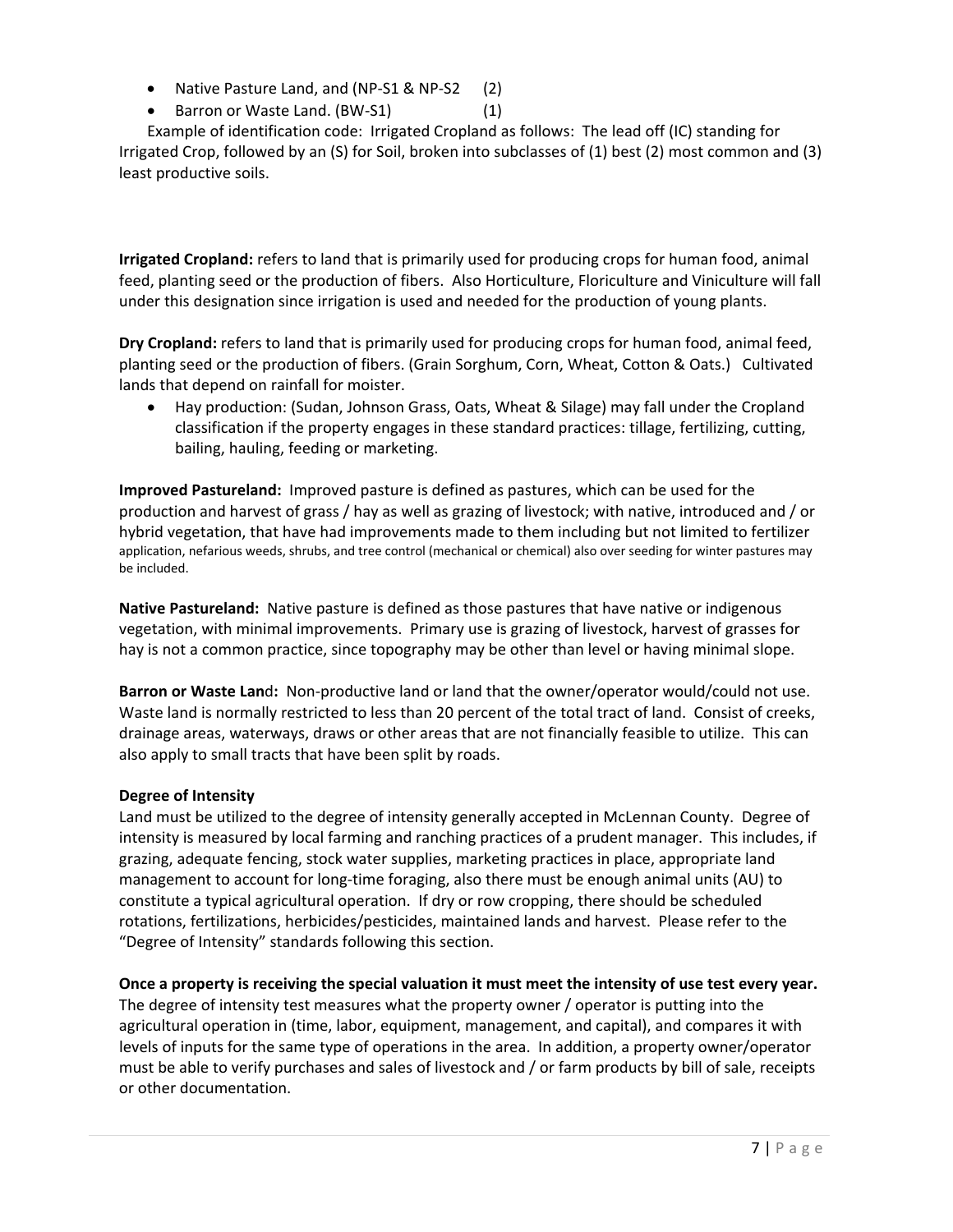#### **Information Sources/References:**

Texas A&M AgriLife Extension Service for McLennan County, Production Credit Association, Federal Land Bank, Soil Conservation Service (SCS), Farm Service Agency (FSA) United States Department of Agriculture (USDA) National Agricultural Statistics Service (NASS) and observations by the MCAD Agricultural Advisory Board and staff were used to arrive at average referenced yields for McLennan County. Intensity of agricultural production is the central issue or standard of agricultural use qualification.

# **Cropland**

Standard practice includes: Shredding of the previous crops, tillage, planting, fertilization, herbicide application, insect control, maintained in a workman like manner, and harvesting.



# **Cropland Guidelines for Open Space Special Valuation Practices for McLennan CAD**

The typical farming operation in McLennan County is engaged in either row/broadcast or hay crop operations.

Typically these operations are over twenty five (25) acres in size for the row/broadcast crops and over ten acres in size for the hay crops. Orchards/vineyard operations are also found in McLennan County. Cropland typically must show signs of weed and brush control. Typically crops also require fertilization and irrigation of the land in order to produce a crop. The following chart outlines the minimum requirements for each crop.

| <b>CROPLAND MINIMUM REQUIREMENTS</b> |                      |                                                        |            |                             |  |
|--------------------------------------|----------------------|--------------------------------------------------------|------------|-----------------------------|--|
| Type Crop:                           | <b>Minimum Acres</b> | Cultivation                                            | Yield      | Minimum Quantity to Qualify |  |
| Corn                                 | 20                   | Annually and / or Rotation<br>$90.8$ bu/ac<br>1,815 bu |            |                             |  |
| Milo/Grain Sorghum                   | 20                   | Annually and / or Rotation                             | $51$ bu/ac | 1,000 bu                    |  |
| Wheat                                | 20                   | Annually and / or Rotation                             | 50 $bu/ac$ | 1,000 bu                    |  |
| Cotton                               | 20                   | Annually and / or Rotation                             | 646 lbs/ac | 12,920 lbs                  |  |
| Oats                                 | 20                   | Annually and / or Rotation                             | 67 bu/ac   | 1,340 bu                    |  |

Yield information (based on 2014 information from the National Agricultural Statistics Service (NASS)

Note! Expense receipts for cultivation, FSA information, fertilization and irrigation may be presented as evidence that the operation is meeting the minimum requirement of the crop grown.

\*\*\*Orchard and vineyard operations have some additional guidelines that they have to follow in order to meet the intensity requirements. Orchards and vineyards in the developing stage have tree and vine spacing requirement. Natural growth or harvesting of native plants will not qualify. An Orchard is planted in a grid pattern. The following charts outline these requirements.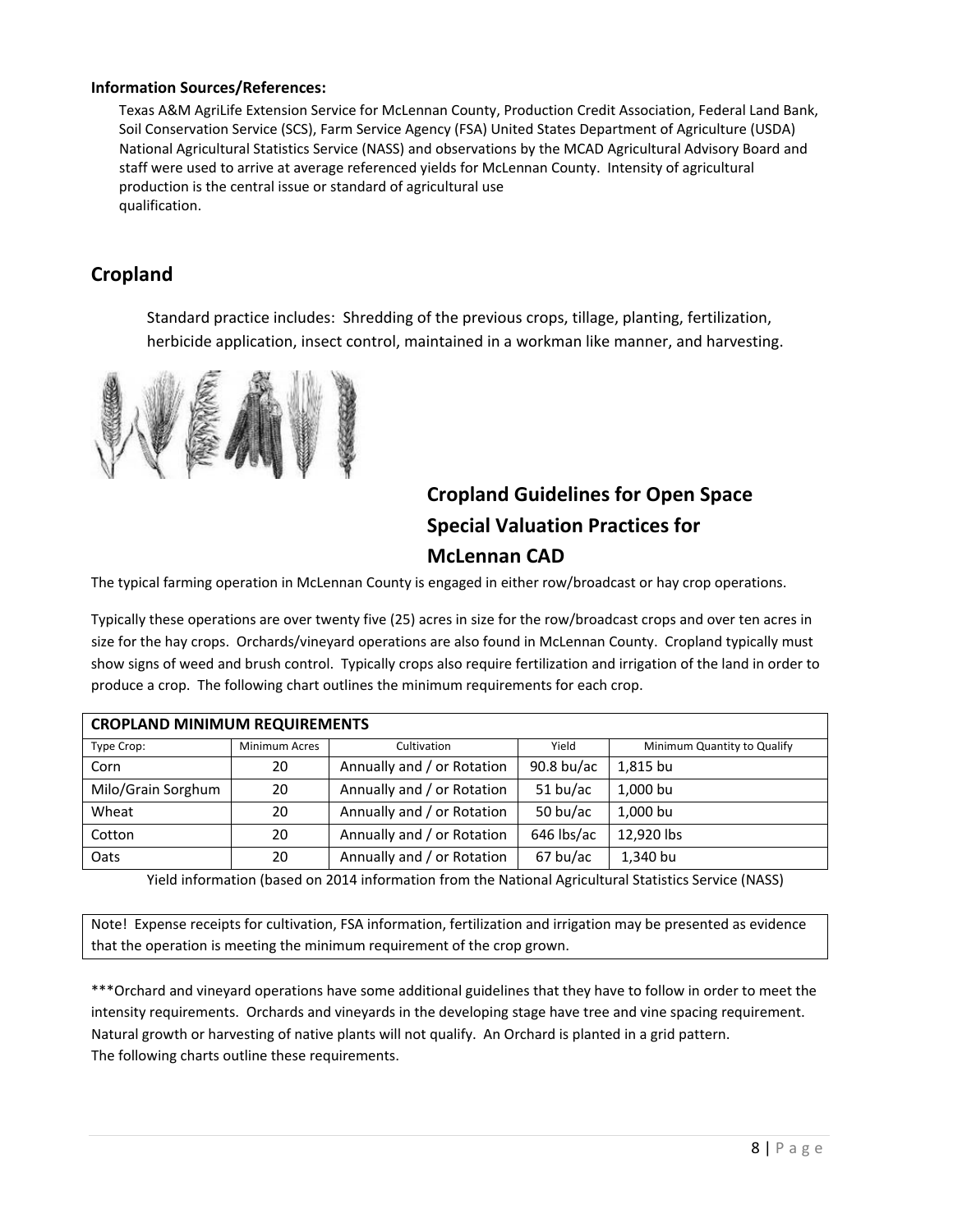| <b>ORCHARD REQUIREMENTS - minimum acres for each (5)</b> |                    |                   |                       |                    |  |
|----------------------------------------------------------|--------------------|-------------------|-----------------------|--------------------|--|
| Horticulture:                                            | Tree Spacing:      | Tree/Acre:        | Tree Size:            | Growth Year:       |  |
| Pecan                                                    | Ultra (15 X 30)    | 96/Acre           | N/A                   | $1st - 7th$ Year   |  |
| Pecan                                                    | Standard (30 X 30) | 48/Acre           | N/A                   | $1st - 15th$ Year  |  |
| Pecan                                                    | Thinned (42 X 42)  | 24/Acre           | 15-20 foot canopy     | $15^{th}$ – onward |  |
| Fruit                                                    | Mature - Ultra     | $50 - 200 /$ Acre | 8-10 foot canopy      | $1st - 4th$ year   |  |
| Fruit                                                    | Mature - standard  | $30 - 50 /$ Acre  | $15 - 20$ foot canopy | $5th$ – onward     |  |

An installed irrigation system is essential in the establishment of a newly planted orchard or vineyard operation; this is a **MUST** requirement to qualify under this designation.

| VINEYARD REQUIREMENTS - minimum acres for each (5) |               |                  |  |  |
|----------------------------------------------------|---------------|------------------|--|--|
| Viticulture:                                       | Types of Crop | Vines Per Acre   |  |  |
| Grapes                                             | Table/Wine    | 605 vines / Acre |  |  |

## **Hay production:**

The applicants parcel must be a large enough property that 20 - 1,500 pound rolls, 500- 60 pound **bales, also known as 30,000 pounds of Dry Leaf Matter (DLM) can be produced under average** conditions, annually. Hay meadows must be kept free of nefarious, weeds, shrubs and trees. The hay **must be marketable. The hay / grass MUST be raked and baled.** 

The cutting of lawn clippings, which may be used to feed livestock is token use only and will not be **considered.**

- **A. Minimum Level of Production:** A minimum of 3,000 pounds of dry forage per cutting per acre must be cut and baled annually. This is roughly equivalent to 2 - 1,500 pound bales or fifty 60 pound square bales per acre. **Weed and Brush Control:** For all forage species, both native and introduced, the producer must be engaging in weed and brush control practices sufficient to prevent an economic infestation of non-palatable plants including weeds, vines, and woody brush. If our inspection of the tract finds it to be relatively free of invader species, your weed and brush control practices will be deemed sufficient for the year of inspection. Tracts on which weed and brush control are insufficient will not be approved for agricultural productivity valuation.
- **B. Frequency of Harvest:** If native grasses are the predominant forage, the producer must cut and bale hay at least once each year. If the predominant forage species is an introduced grass, including Bahia or Bermuda grass, hay must be cut and baled at least twice each year unless the producer can establish to the district's satisfaction that growing conditions prevented a second cutting. Regardless of forage type, the hay field is also being used to graze cattle with the stock removed only during the hay season; only one annual cutting is required if AU's requirements are also met.
- **C. Fertilization:** Hay fields require periodic fertilization. An appropriate amount of fertilizer must be applied to the hay field at least once each spring. If hay fields are also used for livestock grazing and management practices are used to recycle nutrients, no fertilization is required. Receipts for the purchase and application of fertilizer should be available for inspection if requested by the appraisal district. Hay fertilization suggestions may be obtained from the Texas Agricultural Extension Service.

#### **Beekeeping:**

TPTC, Sec. 23.51(2) was amended by the 82<sup>nd</sup> Legislative session, and approved by the Governor of Texas, to include in the definition of agricultural use "the use of land to raise or keep bees for pollination or for the production of human food or other tangible products having a commercial value, provided that the land is not less than five (5) or more than twenty (20) acres."

**See McLennan County Appraisal Districts, Beekeeping Guideline for more information related to this use.**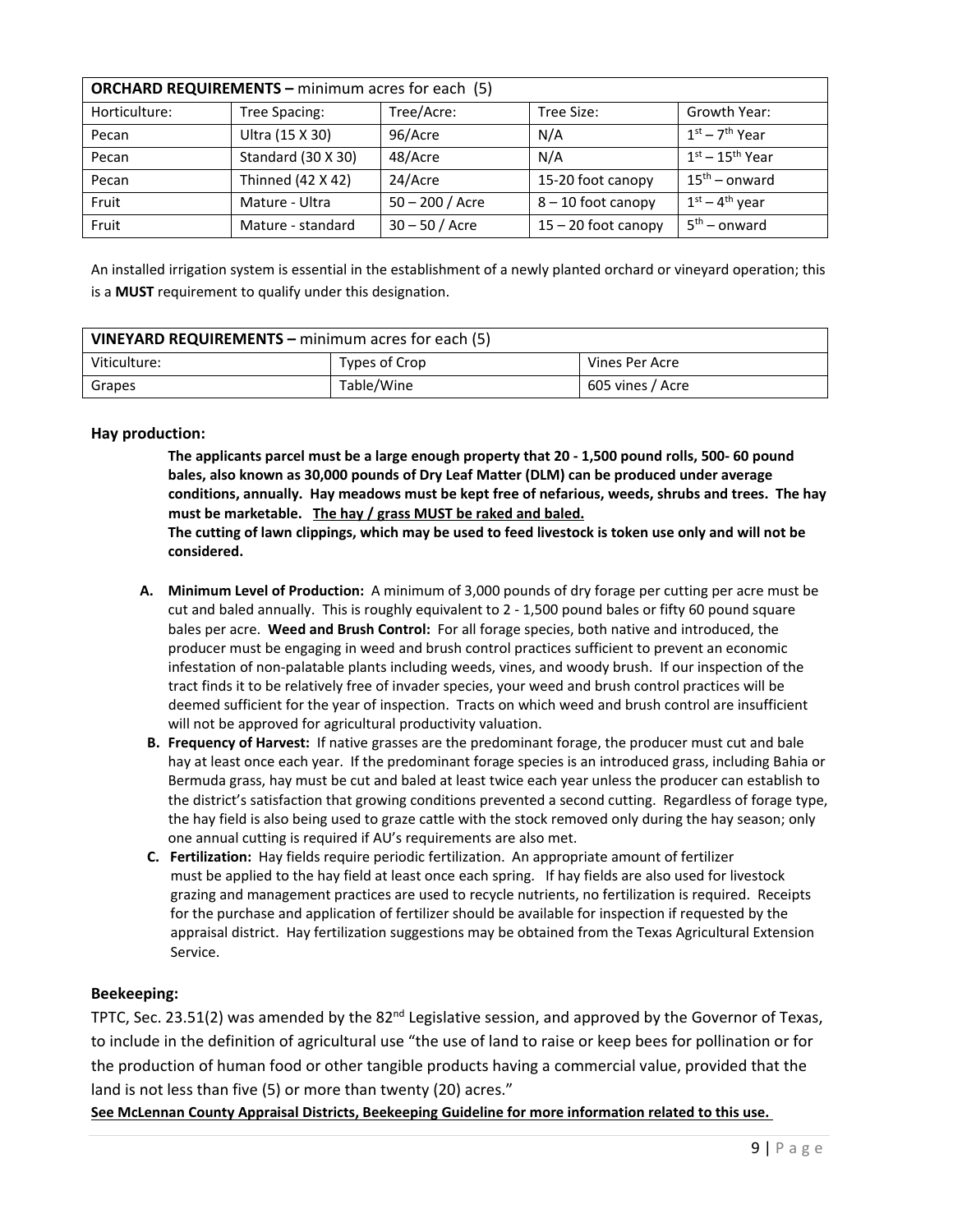**ANIMAL UNITS ‐ McLennan County Appraisal District requires** a minimum of three (3) animal units (AU) run at any given time, for the majority of the year on pasture land, to qualify for 1‐d‐1 agricultural appraisal. Example: minimum animal counts would be: 3 – 1000 lb cows, 6 – 500 lb heifers, 18 sheep, 21 goats, 3 brood‐mares/stallions or breeding stock..

# **Minimum Standards – Livestock**

To qualify for the special agricultural valuation, the owner of agricultural land must have a sufficient number of acres to support at least 3 animal units or 3,000 pounds of animal weight. This minimum standard means, for example, that the land area must produce enough food to sustain 3 cows, weighing approximately 800‐900 lbs. each with a small calf at their side, during the normal growing season with only minimal supplemental feeding.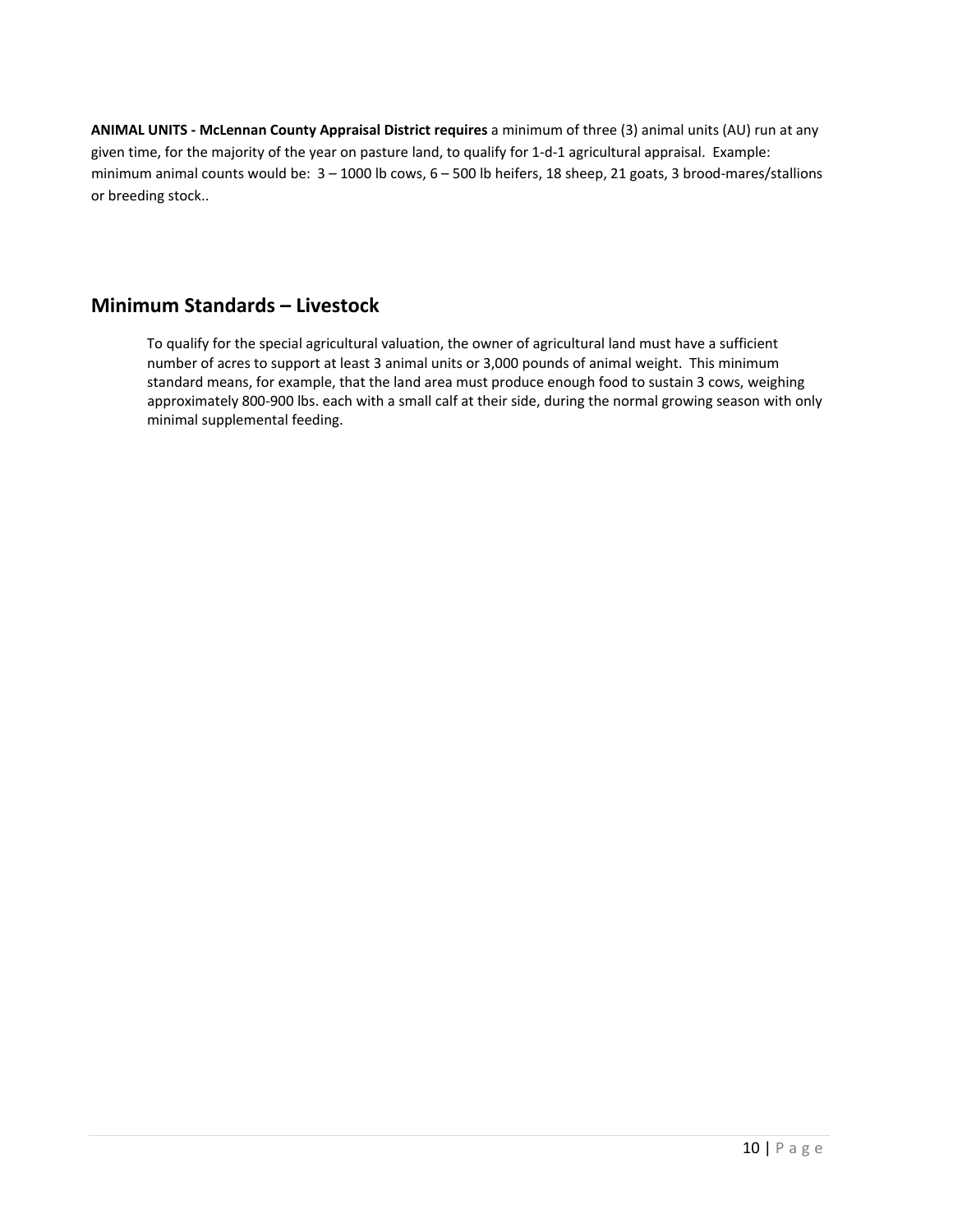

# **Livestock Guidelines for Open Space Special Valuation for McLennan CAD**

The typical ranch property in McLennan County is engaged in cow/calf operations usually over ten acres in size. The typical ranch has the entire perimeter fenced with at least five strand barb wires or wire mesh with two strands of barb wire above the mesh. Other types of livestock operations found in the county include horse or equine, sheep, goats, dairy and stocker calve operations. For other qualifying livestock see the additional list of animals, at the end of this guideline.. There are two (2) methods now being used in McLennan County to determine how many animals are necessary to qualify. Those methods are **minimum animal unit method** and the **stocking ratio method.** The minimum animal unit method is typically used on the smaller acreage and the stocking ratio is used on larger tracts. The following charts may be used to determine intensity requirements.

| MINIMUM AU METHOD (UNDER 20 ACRES)                |                                                                                                           | STOCKING RATIO METHOD (OVER 20 ACRES)        |                                                |                                                               |                                                                         |
|---------------------------------------------------|-----------------------------------------------------------------------------------------------------------|----------------------------------------------|------------------------------------------------|---------------------------------------------------------------|-------------------------------------------------------------------------|
| <b>Type of Operation:</b><br><b>Beef Cow/Calf</b> | <b>Typical Size:</b><br>3 cows w/ calves                                                                  | AU requirement:<br>3                         | <b>Pasture Type:</b>                           |                                                               | CC/AU<br>(As recommended by the Texas A&M AgriLife Extension Service)   |
|                                                   |                                                                                                           |                                              |                                                |                                                               |                                                                         |
| <b>Dairy</b>                                      | 3 cows                                                                                                    | 3                                            |                                                | Improved Grass Land Clear - Hybrid Grasses                    | 4.0 - 9.0/Acres                                                         |
| <b>Heifers</b>                                    | 6-500 pound heifers                                                                                       | 3                                            |                                                | Improved Grass Land Clear - indigenous Grasses                | 9.0 -12.0/Acres                                                         |
| <b>Stocker (Steers)</b>                           | 6-500 pound steers                                                                                        | 3                                            |                                                | Native Grass Lands w/ small growth brush                      | 12.0 -15.0/Acres                                                        |
| Sheep                                             | 18 adults or productive age                                                                               | 3                                            |                                                | Native Grass Lands w/ large growth brush                      | 15.0 - plus/Acres                                                       |
| Goats                                             | 21 adults or productive age                                                                               | 3                                            |                                                |                                                               |                                                                         |
|                                                   | Horses: If property is used for stabling, boarding or<br>training, breeding falls under secondary use and |                                              |                                                |                                                               | NOTE! Stocking ratio method is pasture type sensitive and minimum       |
|                                                   | property is not eligible for agricultural appraisal.                                                      |                                              | animal unit is not.                            |                                                               |                                                                         |
| <b>Breeders must have:</b>                        |                                                                                                           |                                              |                                                |                                                               |                                                                         |
|                                                   |                                                                                                           |                                              |                                                | The MCAD will follow the following Stocking Unit Chart        |                                                                         |
|                                                   | Grown Individuals (Brood Stock)                                                                           |                                              |                                                |                                                               |                                                                         |
|                                                   | 3 Mares or 2 Mares & 1 Stallion                                                                           |                                              |                                                |                                                               |                                                                         |
|                                                   | $3 - 1000$ pound animals                                                                                  |                                              |                                                |                                                               | Example: 3 animal units needed to qualify up to 20 acres; then for each |
|                                                   | Miniature Horse (Brood Stock)                                                                             |                                              |                                                | additional 10 acres 1 additional animal unit would be needed. |                                                                         |
| 10 Minimum<br>$\bullet$                           |                                                                                                           | 100 acre parcel would need $3 + 8 = 11$ AU's |                                                |                                                               |                                                                         |
| $10 - 300$ pound animals                          |                                                                                                           |                                              | 11 AU's is needed to qualify a 100 acre parcel |                                                               |                                                                         |
|                                                   | Miniature Donkeys (Brood Stock)                                                                           |                                              | 20 acres (3)AU                                 | + 10 acres (1) AU                                             | $= (4)$ AU for 30 Acres                                                 |
| 10 Minimum<br>$\bullet$                           |                                                                                                           |                                              | 20 acres (3)AU                                 | $+20$ acres (2) AU                                            | $= (5)$ AU for 40 Acres                                                 |
|                                                   | $10 - 300$ pound animals                                                                                  |                                              | 20 acres (3)AU                                 | +30 acres (3) AU                                              | $=$ (6) AU for 50 Acres                                                 |
|                                                   |                                                                                                           |                                              | 20 acres (3)AU                                 | +40 acres (4) AU                                              | $=$ (7) AU for 60 Acres                                                 |
|                                                   | Stabling, boarding, training, and                                                                         |                                              | 20 acres (3)AU                                 | +50 acres (5) AU                                              | $= (8)$ AU for 70 Acres                                                 |
|                                                   | recreational operations do not qualify                                                                    |                                              | 20 acres (3)AU                                 | +60 acres (6) AU                                              | $= (9)$ AU for 80 Acres                                                 |
|                                                   |                                                                                                           |                                              | 20 acres (3)AU                                 | +70 acres (7) AU                                              | $= (10)$ AU for 90 Acres                                                |
|                                                   |                                                                                                           |                                              | 20 acres (3)AU                                 | +80 acres (8) AU                                              | $=$ (11) AU for 100 Acres                                               |
|                                                   |                                                                                                           |                                              | AU - Animal Unit                               | CC/AU - Carrying Capacity per animal unit                     |                                                                         |

To qualify a property owner must show that their operation meets the typical ranch described above. Also the operation must meet the intensity level for the size of their operation as outlined by one of the two methods described above. Example: Property owners with a minimum of six (6) acres and less than ten (10) acres may still qualify if the land is used in conjunction, as part of an adjoining qualified agricultural operation meeting these guidelines.